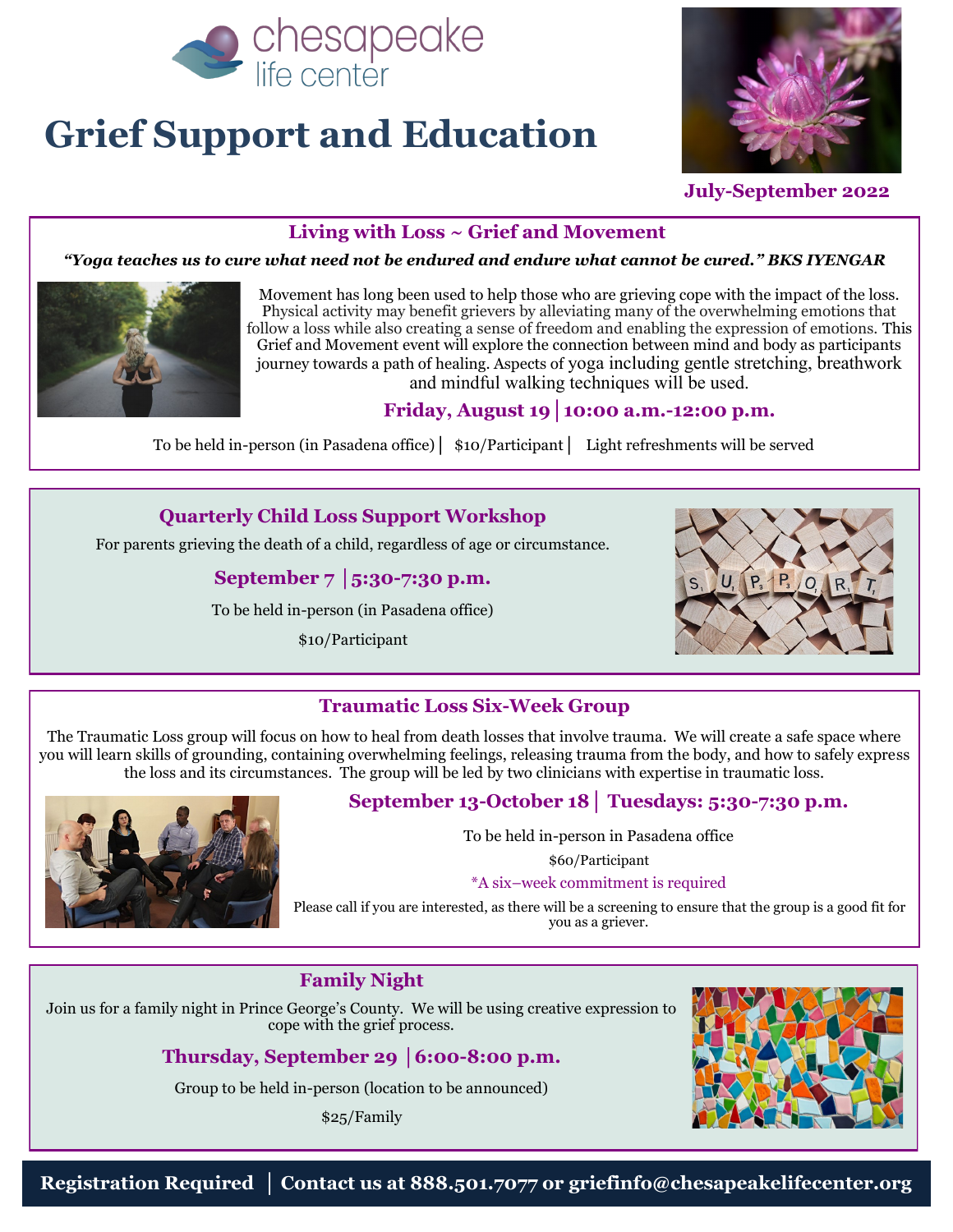

### **Grief Support and Education SUMMER CHILDREN & TEEN OFFERINGS**



**July-September 2022**



### **Take Flight**

Come to the College Park Airport and the Aviation Museum for an interactive workshop experience where elementary school children, ages 6-12, can explore their grief, make friends, and have a lot of fun! Through art, play, conversations, and support, children will develop new ways that help with the difficult task of grieving, while learning they are not alone. Includes an activity in the Aviation Museum.

**July 16 │ 10:00 a.m.-3:00 p.m. │ Cost :\$40 │ Lunch provided**

Held at College Park Airport Operations Building (Adjacent the College Park Aviation Museum) 1985 Corporal Frank Scott Drive College Park, MD 20740

### **Rhythm & Grieve**

Music allows children to express their grief through sound, art, and movement. In this workshop kids will start by engaging their bodies through music and yoga. They will then make their own drum as a way to honor their loved ones, creatively express their emotions, and connect with others in the process. Get ready for grief out loud! Elementary school



children, ages 6-12, are welcome.

### **July 22 │ 2:30-6:30 p.m. │Cost: \$40 │ Dinner provided**

Held at Yoga Barn 44 W Earleigh Heights Rd Severna Park, MD 21146

**Grieving with Horses**

Horses are incredibly sensitive to human emotions and their emotional intelligence can be a helpful tool in one's journey through grief. Teens and preteens are invited to join us for a day of horse centered therapeutic activities in collaboration with Maryland Therapeutic Riding in Crownsville. No horse experience is needed and all activities are unmounted.

**August 12-Pre-teen (ages 11-13 entering 6-8 grade)**

**August 19-Phoenix Rising (ages 13-18 entering 9-12 grade)**

**10:00-a.m.-3:00 p.m. │ Cost: \$40 │ Lunch provided**

Held at Maryland Therapeutic Riding Center 1141 Sunrise Beach Rd Crownsville, MD 21032

**Registration required for all summer children & teen offerings**

**~Scholarships available~**

**Contact us at 888.501.7077 or griefinfo@chesapeakelifecenter.org**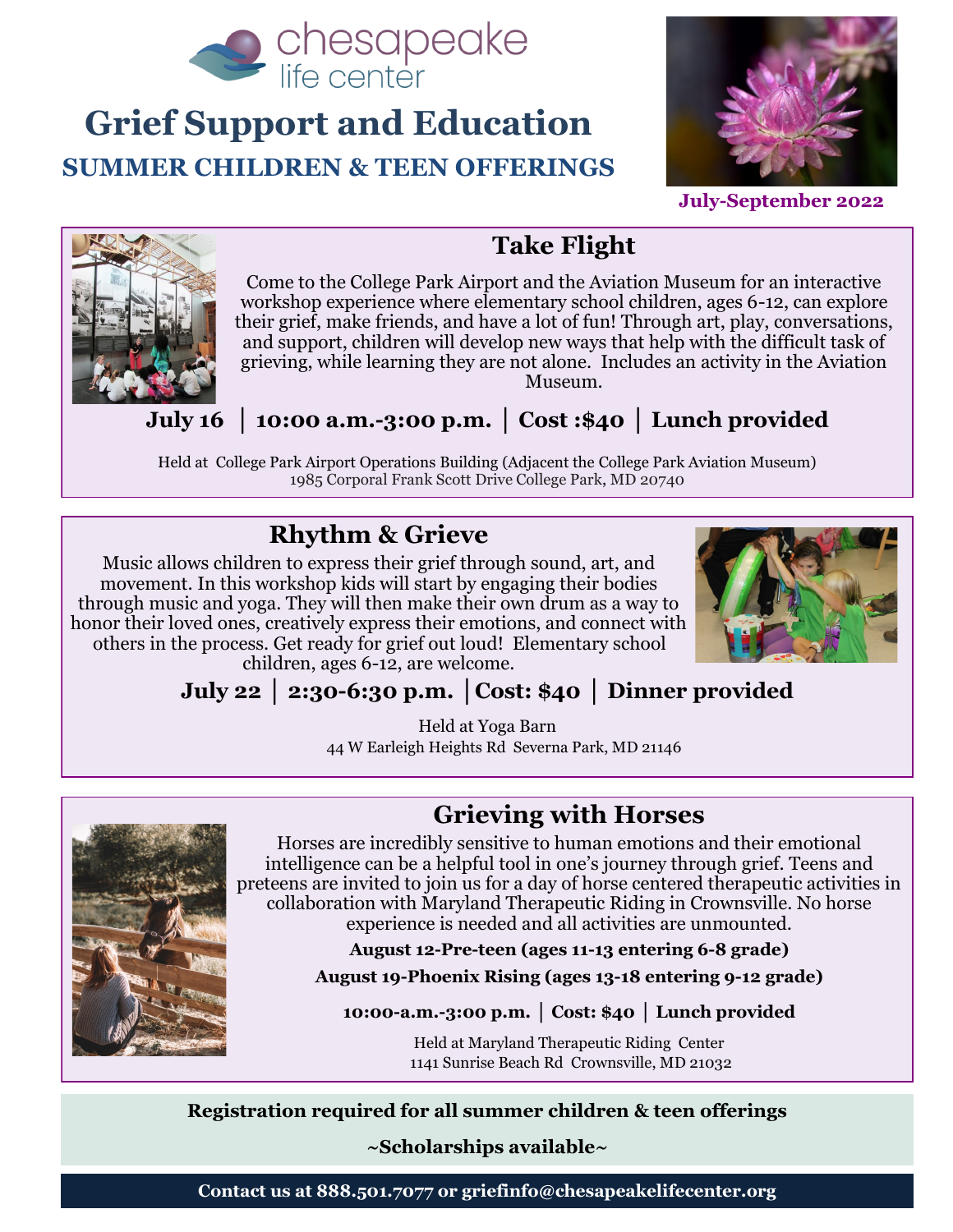

# **Grief Support and Education ADULT MONTHLY OFFERINGS**



 **July-September 2022** 

| SoulCollage® Monthly Support Group                                                                                    | Monday: 5:00 - 8:00 p.m.                      |
|-----------------------------------------------------------------------------------------------------------------------|-----------------------------------------------|
| Participants create a series of collages to commemorate lost loved<br>ones and to visually journal the grief process. | September 12                                  |
|                                                                                                                       | To be held both virtually & in-person (Largo) |

#### *Loss of Life Partner/Spouse Monthly Morning Support Group*

*For individuals grieving a spouse or life partner.* 

*Loss of Life Partner/Spouse Monthly Evening Support Group*

*For individuals grieving a spouse or life partner.* 

**Wednesday: 10:30 a.m.—Noon**

**September 14**

**To be held virtually through Zoom**

**Wednesday: 6:30-8:00 p.m.**

**September 14**

**To be held in-person in the Pasadena office**

**Pre-registration required for all groups. Registration required monthly for in-person groups. Fees explained on back page.**

#### **ADULT SUPPORT GROUP INFORMATION**

- **Childcare is not provided and children are not permitted in the adult groups.**
- **If your loss is recent, please contact us before attending a group.**
- **Our groups, workshops & events in each county may be cancelled due to bad weather. Please check your emails for updates.**
- **Group restrictions will be updated using the most recent CDC guidelines & company policies prior to each group.**

**Contact us at 888.501.7077 or griefinfo@chesapeakelifecenter.org**